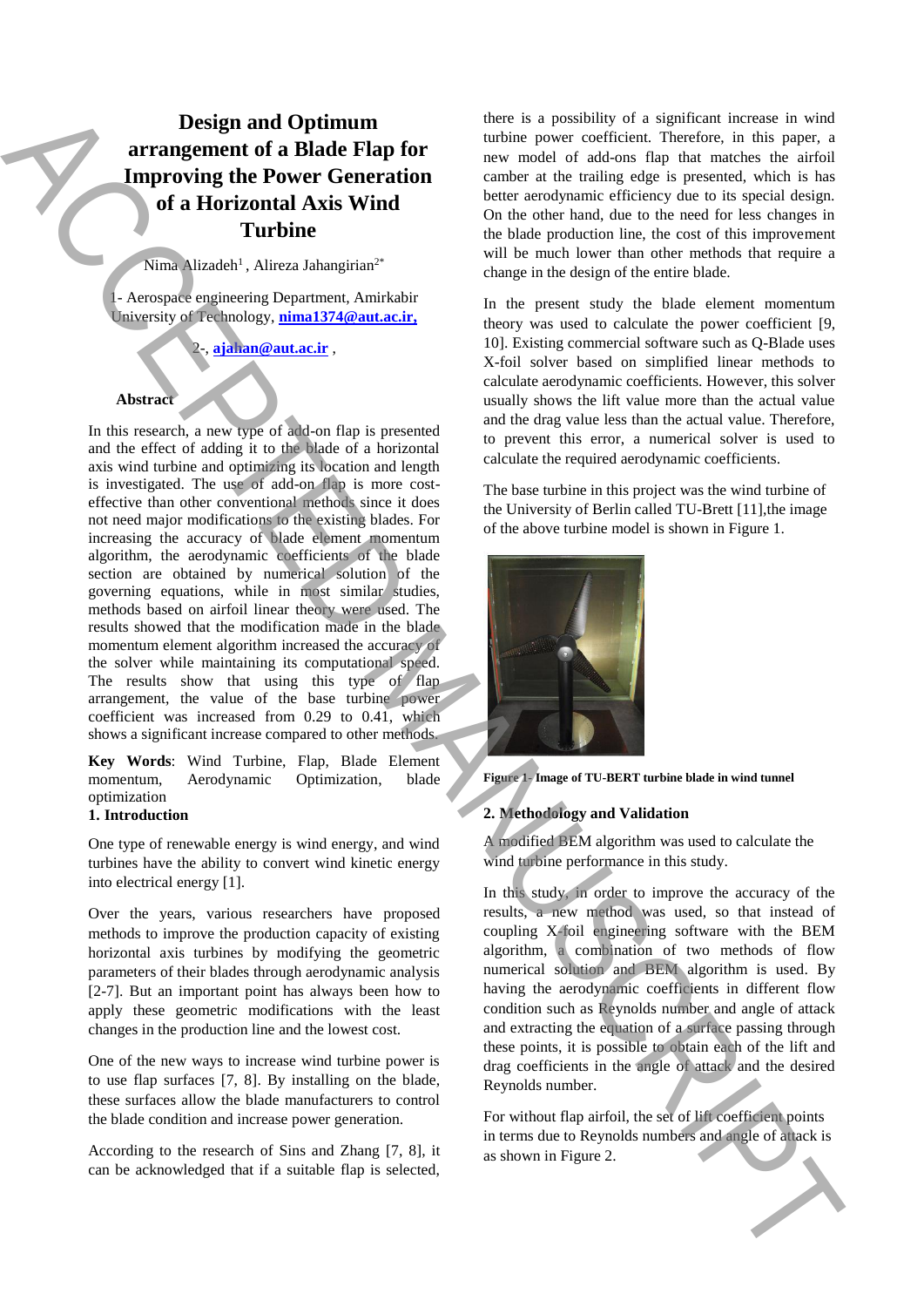

**Figure 2- Surface coefficient procedure in terms of angle of attack and Reynolds number for cross-section without flap**

A C-type domain was used to model the airfoil. After dimension study of the field, a field with a 25C behind the airfoil and a 15C radius was selected. Appropriate grid generated was performed by producing four networks with the specifications listed in Figure 3 and examining the trend of changes in drag coefficient. According to Figure 3, the network with 42,000 cells had the independence of the results and was identified as suitable for further analysis.



**Figure3 - Post-coefficient changes with the number of network cells**

After studying the domain dimensions and grid studies, numerical solution settings were applied to validate the results according to the reference [12].

In Figure 5, the results of the drag coefficient with numerical solution and experimental data are compared. Now, in order to ensure the accuracy of the numerical solution results, the steps were continued.



**Figure 4-Comparison of numerical solution results with experimental solution results**

In the BEM code, the blade is divided into different elements and for each element according to the flow conditions, including wind speed, tip speed ratio and geometric characteristics, Reynolds number and angle

of attack are calculated. With the flow characteristics on each element the aerodynamic coefficients are extracted from the numerical solution and as a result, the forces acting on the element are calculated.

Finally, by integrating all the elements, the wind turbine power coefficient is obtained. To validate and ensure the accuracy of the results of this code, its results were compared with experimental data [11].

New flaps were used in this research. The idea of designing this flap is that a surface parallel to the camber line of the airfoil is embedded in the place of the trailing edge.



**Figure 5-Comparison of power factor obtained from cuboid solution and the code developed in this research with experimental data**

#### **3. Results and Discussion**

Then numerical analysis was performed for the airfoils different conditions, for example, the velocity contours in case 15% flaps is shown in Figure 7.



**Figure 6- Contour velocity around the section at zero degree of attack angle and Reynolds number 200,000 Cross section with flap 15%**

In the following, the effect of adding flaps to the blade on the output power coefficient at a wind speed of 10 meters per second is investigated. Figure 8 shows the image of the elements on blade.